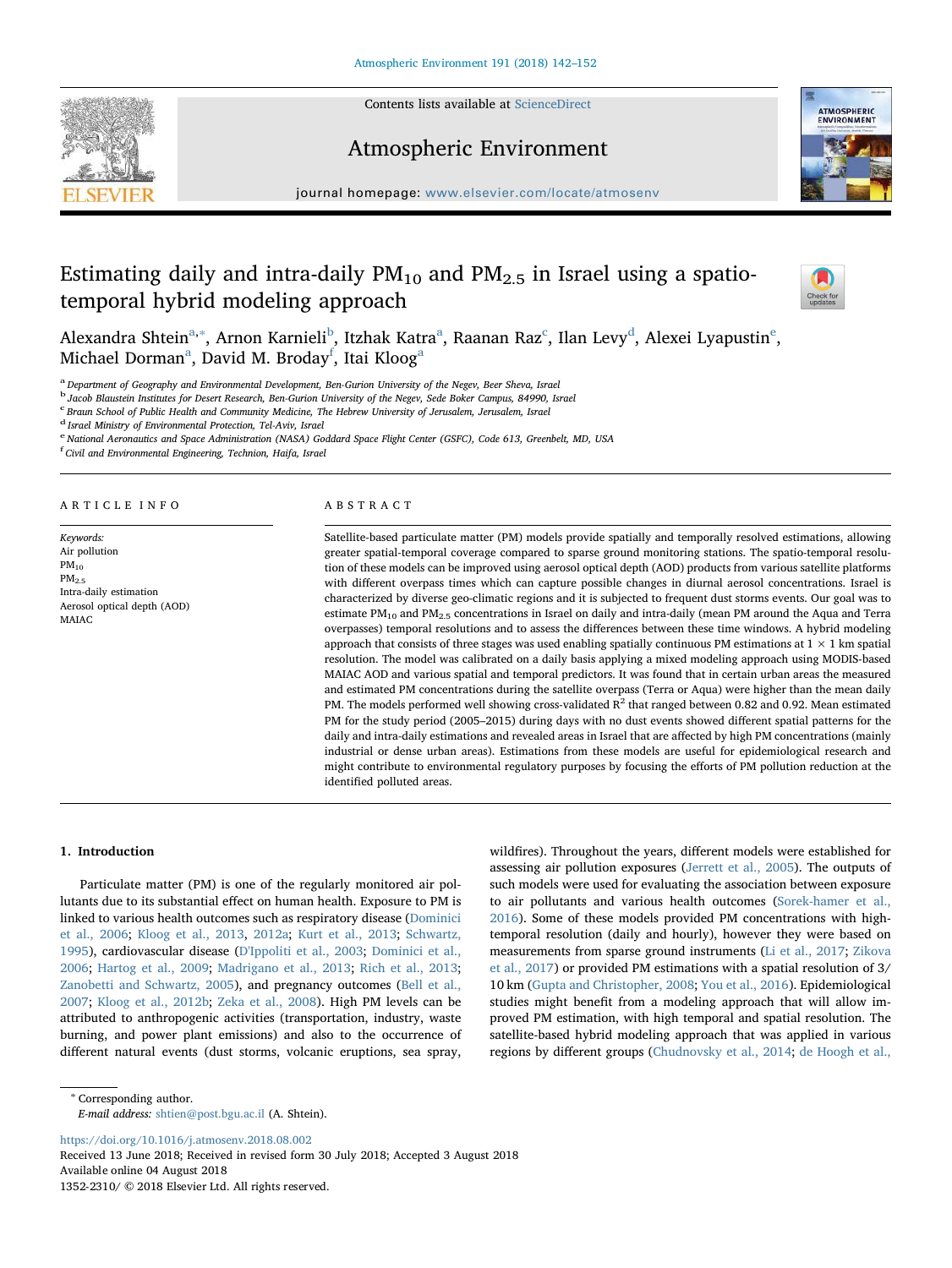[2018;](#page-9-12) [Hu et al., 2014;](#page-9-13) [Kloog et al., 2015;](#page-9-14) [Lee et al., 2015](#page-9-15); [Stafoggia](#page-10-8) [et al., 2016\)](#page-10-8) showed good ability to estimate daily PM concentrations with cross validated  $R^2$  ranging between 0.65 and 0.88 depending on the modelled area. These models apply statistical approaches that use satellite aerosol optical depth (AOD) data along with various meteorological and spatial predictors in a mixed effects modeling framework.

The Moderate Resolution Imaging Spectroradiometer (MODIS) sensor is located onboard two satellite platforms (Aqua and Terra), which differ in their overpass time (∼3 h apart). Previous hybrid models ([Chudnovsky et al., 2014;](#page-9-11) [de Hoogh et al., 2018;](#page-9-12) [Hu et al., 2014](#page-9-13); [Kloog et al., 2015;](#page-9-14) [Lee et al., 2015](#page-9-15); [Stafoggia et al., 2016](#page-10-8)) that were applied in different regions used MODIS-based AOD data retrieved from the Multi Angle Implementation of Atmospheric Correction (MAIAC) algorithm. Specifically, the  $1 \times 1$  km MAIAC AOD product from the Terra platform is available over Israel between 09:00–12:40 Israel Standard Time (IST), and from the Aqua platform between 11:10–15:00 IST. It is generally assumed that different times of the day may be characterized by different PM concentrations due to variability in the factors that influence air pollutants levels, such as human activity (industry and transportation), synoptic conditions [\(Uzan et al., 2012](#page-10-9)), air mass properties (e.g. height, density, velocity) ([Kok, 2011\)](#page-9-16), and dust emission from local and remote sources ([Freiman et al., 2006](#page-9-17); [Krasnov](#page-9-18) [et al., 2016b\)](#page-9-18).

In mid-winter, typical episodes of high anthropogenic air pollution occur when pollutants are trapped in the lower atmospheric boundary layer due to the formation of near-surface temperature inversion during favorable synoptic conditions ([Derimian et al., 2006](#page-9-19)). [Uzan et al.](#page-10-9) [\(2012\)](#page-10-9) showed that the lowering of the mixing layer height during the summer period in the Israeli coastal area lead to high air pollution events due to the trapping of locally emitted pollutants during certain times of the day. More specifically, [Karnieli et al. \(2009\)](#page-9-20) showed that the summer synoptic conditions cause long-range transport of pollution species to the region, particularly sulfur from southeastern and southwestern Europe.

Israel is also substantially affected by natural mineral dust storms that transport windblown dust particles from remote locations [\(Ganor](#page-9-21) [et al., 2009;](#page-9-21) [Katra et al., 2014](#page-9-22); [Yuval et al., 2015](#page-10-10)), alongside the contribution of dust from local sources of eroded soils ([Katra et al., 2016](#page-9-23)). Particles from these different sources (natural versus anthropogenic) are characterized by different chemical composition and size distribution [\(Falkovich, 2004](#page-9-24)), and therefore their effect on human health can vary. Estimation of PM during different times of the day might express the diurnal variability and allow better assessment of PM exposure.

To the best of our knowledge, this is the first work estimating intradaily spatially continuous PM concentrations using satellite data in Israel. These estimations are useful for epidemiological studies as they may be used to examine the effect of PM on health outcomes in different hours of the day that possibly originate from different sources, rather than using a 24-hours mean PM estimates. The primary goal of the study was to estimate  $PM_{10}$  and  $PM_{2.5}$  concentrations in Israel on daily (24-hours mean PM) and intra-daily (mean PM around the Aqua and Terra overpasses) temporal resolutions. This was achieved using a hybrid three stage modeling approach which applies a mixed modeling framework in each stage. The specific objectives of this research were: (1) Compare the PM concentrations and the mean spatial patterns of the estimations from different time windows. (2) Compare the performance of intra-daily models that use hourly specific AOD for estimating PM around the satellite overpass with the performance of daily models that use hourly AOD to estimate daily mean PM concentrations.

#### 2. Material and methods

#### 2.1. Study domain

The study area contains the State of Israel ([Fig. 1\)](#page-1-0), apart from regions that either do not contain reliable and available air monitoring

<span id="page-1-0"></span>

Fig. 1. The study area (delimited by black line) and the  $PM_{10}$  and  $PM_{2.5}$ monitoring stations that were included in the model.

data, or the population there is very scarce. The potential use of the estimations from the proposed model for epidemiological studies led to delineation of the research area to the more populated regions in Israel. Israel is located along the southeastern shore of the Mediterranean Sea (between 34.2 and 35.9ºE and 29.5–33.4ºN). The Israeli climate is characterized by winter rains occurring mainly during November through March, and a relatively long, dry, and hot summer. Its proximity to the global dust belt, which extends from West Africa to the Arabian Desert, influences the PM concentration levels substantially due to dust storms that occur mainly during the winter and transition seasons [\(Derimian et al., 2006;](#page-9-19) [Ganor et al., 2009;](#page-9-21) [Krasnov et al., 2014](#page-9-25); [Yuval et al., 2015\)](#page-10-10). Despite its small area (∼420 km from north to south and a maximum width of ∼110 km), Israel experiences sharp climatic gradient, from arid climate in the south, through semi-arid climate in the center, and up to Mediterranean climate in the northern parts. Israel is also characterized by a variety of geographical areas such as: large rural areas, large forested regions, water bodies, mountains, and the Mediterranean coastal plains.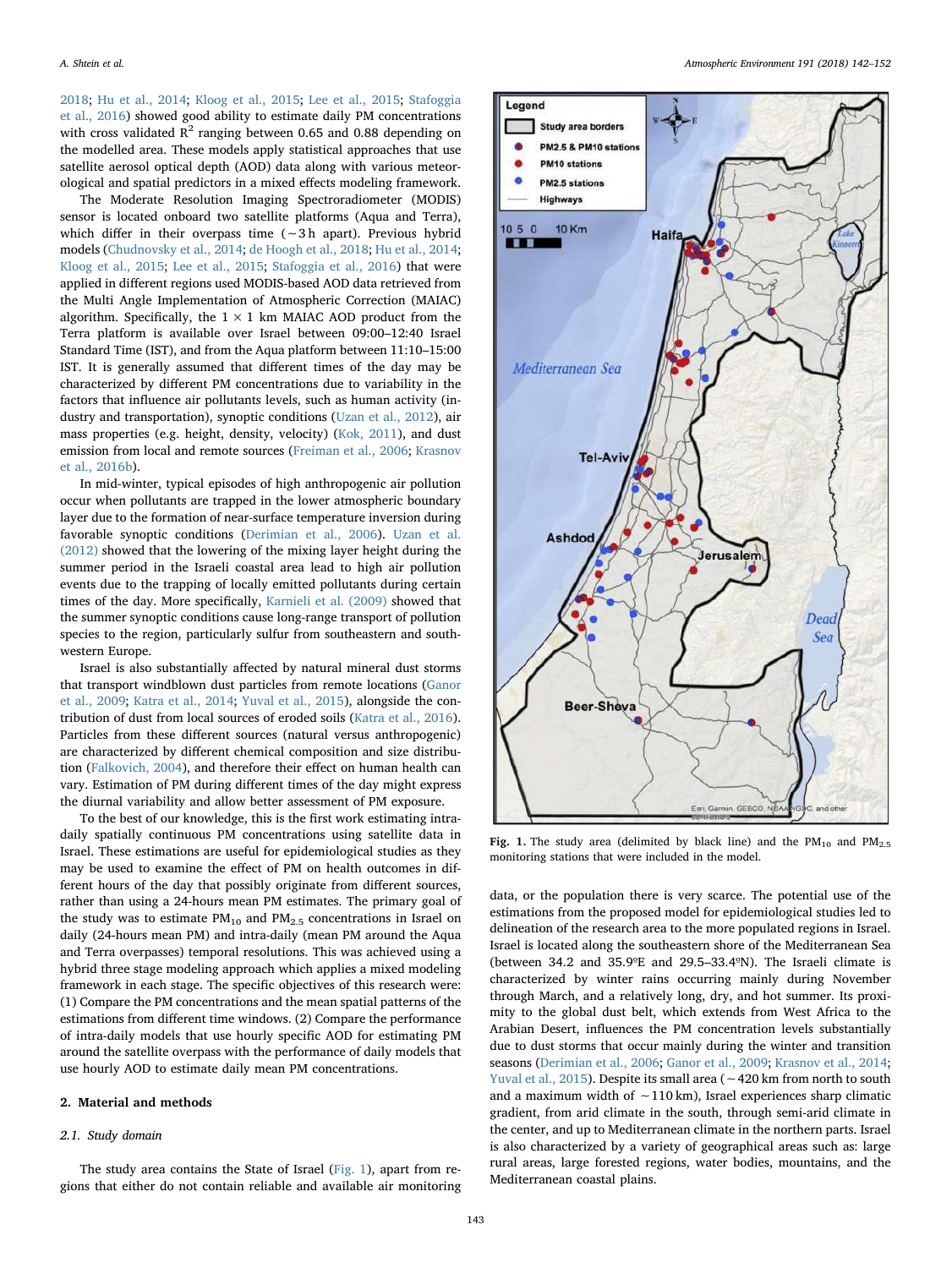#### 2.2. Ground monitoring data

The PM ground monitors in Israel are distributed mainly in the coastal populated area and within its major cities (Tel Aviv, Jerusalem, Haifa, Ashdod, and Beer-Sheva) [\(Fig. 1](#page-1-0)). Quality assured  $PM_{2.5}$  and  $PM_{10}$  concentrations in half hourly temporal resolution across Israel for the years 2005–2015 were obtained from the Technion Center of Excellence in Exposure Science and Environmental Health (TCEEH) air pollution monitoring database. Daily (24-hours) and intra-daily (around the overpass time of Terra and Aqua) mean PM concentrations were calculated as the mean of the half-hourly PM concentrations. Air quality monitoring in Israel is conducted by different organizations and regulated by the Ministry of Environmental Protection (MOEP) [\(MEP,](#page-10-11) [2018\)](#page-10-11). The measurements are performed using Tapered-Element Oscillating Microbalance (TEOM) monitoring instruments that are operated and maintained according to the United States Environmental Protection Agency (US-EPA) guidelines, with a typical accuracy of  $\pm$  5% [\(EPA, 2017](#page-9-26)). Overall, the model was based on data from 37  $PM_{2.5}$  air quality monitoring (AQM) stations and from 45  $PM_{10}$  AQM stations that were operated during the study period.

# 2.3. Satellite data

AOD is one of the widely-used satellite based product for PM modeling. The AOD measures light extinction at given wavelengths due to aerosol and gaseous compounds scattering absorption along the measured atmospheric column, therefore making it useful for estimating PM concentrations. The AOD product is available from several algorithms of the MODIS sensor (Deep blue, Dark target, MAIAC), onboard the two satellite platforms (Terra and Aqua). The latest developed MAIAC algorithm was recently used in various locations for PM estimation ([Arvani et al., 2016](#page-9-27); [de Hoogh et al., 2018;](#page-9-12) [Just et al., 2015](#page-9-28); [Kloog et al., 2015](#page-9-14); [Stafoggia et al., 2016](#page-10-8)), due to its advantages for PM modeling including relatively high spatial resolution of 1 km, long time coverage (2000 - present for Terra and 2003 - present for Aqua), and improved accuracy over bright surfaces. Daily MAIAC AOD was retrieved from Terra and Aqua Collection 6 data for the period of 2005–2015. This time period was chosen due to the higher availability of PM monitoring stations and dust events classification data. Additional details about the MAIAC product and algorithm can be found in previous publications ([Lyapustin et al., 2011a](#page-10-12), [2011b](#page-10-13)). The AOD data may include some spurious values due to proximity to clouds, water bodies or measurement over very bright surfaces. Such values were removed from the database using quality assurance and uncertainty information metrics provided with the MAIAC AOD product.

### 2.4. Spatial and temporal predictors of  $PM_{2.5}$  and  $PM_{10}$

Alongside the satellite observations, the contribution of different spatial and temporal predictors to the hybrid model was evaluated. Within the linear mixed effect modeling framework, the effect of these predictors was considered as fixed effect terms. Sections [2.4.1 and 2.4.2](#page-2-0) describe the spatial and temporal predictors, which were generated using R statistical software ver. 3.4.3 ([R Core Team, 2017\)](#page-10-14) and ArcMap ver. 10.4 [\(ESRI, 2018\)](#page-9-29).

#### <span id="page-2-0"></span>2.4.1. Spatial predictors

All spatial predictors were generated and assigned to the  $1 \times 1$  km grid cell using the ArcGIS program ([ESRI, 2018\)](#page-9-29). Raster based predictors (land-use, population density, NDVI, elevation, roads density) were assigned to the  $1 \times 1$  km grid cell using zonal statistics tool that allows calculating the mean raster values for each grid cell.

Population and land-use data were obtained from the Israeli Central Bureau of Statistics ([ICBS, 2016\)](#page-9-30). Population density in each tract was calculated and the weight averaged population density was assigned to each  $1 \times 1$  km grid cell that is contained within the tract polygon. Land-use data were used to calculate the percentage of different landuses in each  $1 \times 1$  km grid cell across the study area. For 2005–2008 years a land use data-base updated for 2004 was used, while for 2009–2015 a land use data-base updated for 2014 was used. Four main groups of land-uses were defined: industrial, urban, agricultural, and open space.

Elevation data with a 30-m spatial resolution were obtained from the Advanced Spaceborne Thermal Emission and Reflection Radiometer (ASTER) global digital elevation model (GDEM) database [\(ASTER,](#page-9-31) [2014\)](#page-9-31). The mean elevation was calculated and assigned to each  $1 \times 1$ km grid cell.

Normalized Difference Vegetation Index (NDVI) data were retrieved from the publicly available monthly MODIS NDVI product (MOD13A3) at 1-km spatial resolution and assigned to each  $1 \times 1$  km grid cell. Additional database of NDVI was created using the red and NIR bands of Landsat 7 & 8 at 30 m spatial resolution, and a the seasonal average NDVI in the summer and the spring was created. This improved database was used for the local stage of the model.

Several transportation (roads and railways) predictors were generated in order to assess their association with local PM levels. Road and railways data were obtained from the geographic information systems (GIS) vector layers of the 2012 road network ([GISrael database of](#page-9-32) [MAPA, 2012\)](#page-9-32) and included all the roads across Israel. The types of roads (highways and major roads) were classified according to the methodology described in [Levy et al. \(2015\)](#page-9-33). Based on these data several predictors were calculated and their averaged means in each 1  $\times$  1 km grid cell were assigned to the grid cell: (1) total road density raster was created using the line density tool that calculates the density of polyline features (all the roads) that contained in 1-km radius around each 1-km cell centroid. (2) distance from major roads to the grid cell center, (3) distance from highways to the grid cell center, and (4) distance from the nearest railway to the grid cell center.

Distances to water bodies (Mediterranean Sea, Lake Kinneret (Sea of Galilee), and the Dead Sea were calculated from the centroids of the grid cell using ArcGIS and assigned to each cell.

## 2.4.2. Temporal predictors

Meteorological data and pollution monitoring data were obtained through the TCEEH air pollution monitoring database. Grid cells were matched to the mean of the nine closest weather stations with available meteorological variables. The following variables were extracted from this database and averaged daily and around the overpass time of the Terra and Aqua platforms: air temperature, relative humidity, wind speed, rainfall and Nitrogen Oxides (NOx) concentrations.

Dust day classification was used as a predictor in our model. Halfhourly Dust events classification data were used from the study of [Yuval](#page-10-10) [et al. \(2015\)](#page-10-10). For each AQM PM monitor, dust events classification was attributed from the closest available PM monitor. Each daily and intradaily time windows were classified either as a dust day (if a dust event occurred at least once during that time period) or as non-dust days (if no dust events occurred). The frequency of dust days on a daily scale for each year is presented in the electronic Supplementary Material in Fig. A.1. This classification (dust or non-dust day) did not consider the duration of the dust event and its intensity. Although the model was ran for all days (dust and non-dust) together, the mean square error of the model was evaluated separately for dust and non-dust days.

The dispersion of pollutants depends on many meteorological parameters and the mixing height, or boundary layer depth, is one of the parameters that define the volume of air through which the pollution is mixed. The planetary boundary layer (PBL) can vary with the wind speed and can influence the concentration and the pollutant vertical profile [\(Oke, 1987\)](#page-10-15). PBL height was obtained from modeled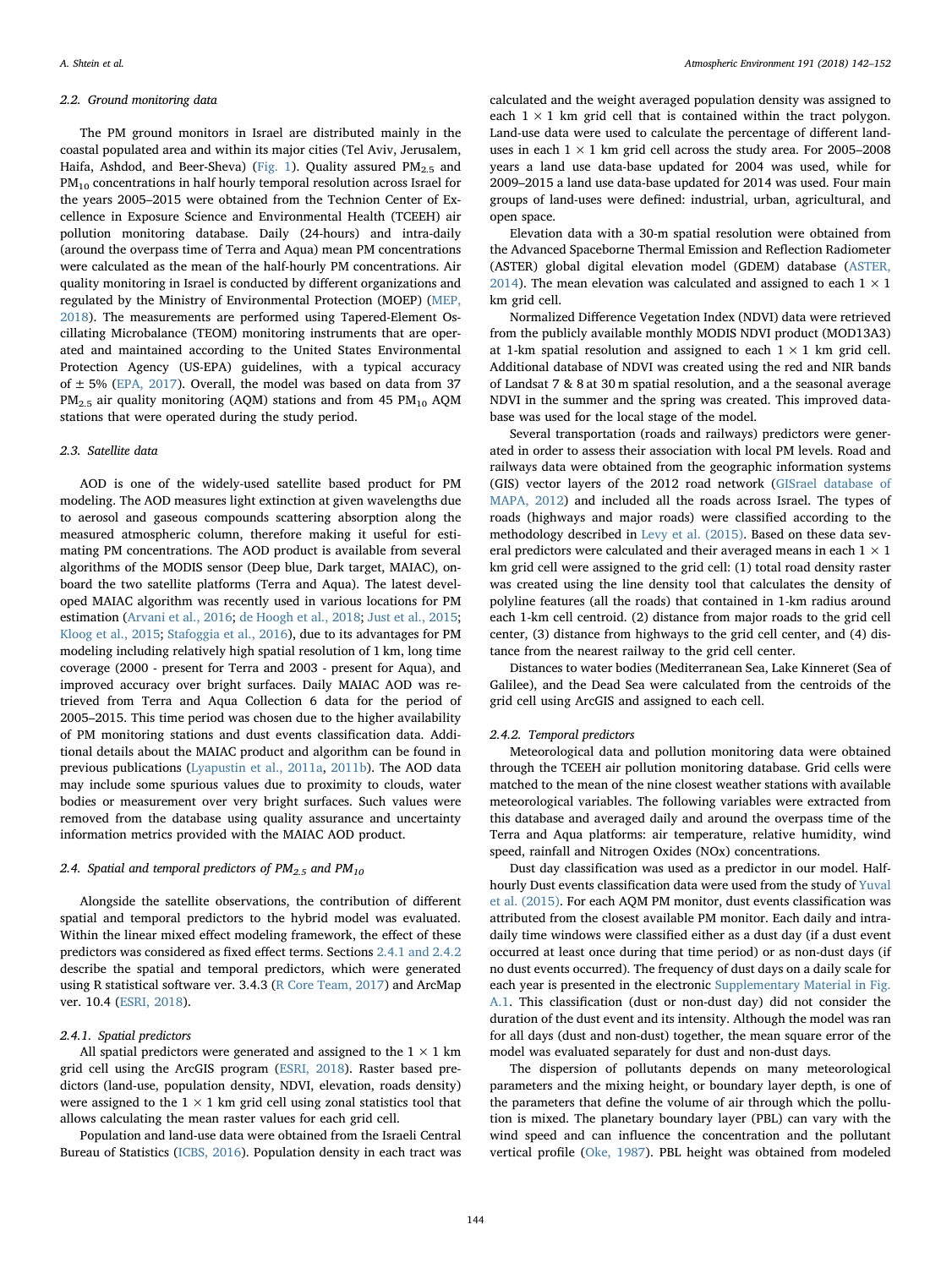data of the European Centre for Medium-Range Weather Forecasts ([ECMWF, 2016\)](#page-9-34) at a spatial resolution of approximately 13.9 km temporal resolution of 3-hours. In each day the corresponding PBL measurement (daily mean or measurement around Terra/Aqua overpass) was assigned to the 1 km grid cells.

## 2.5. Statistical methods

# 2.5.1. Modeling stages

All modeling stages were developed and run in R software [\(R,](#page-10-14) [2017\)](#page-10-14). Three estimation models were developed for  $PM_{2.5}$  and  $PM_{10}$ , each for a different time window: (1) Daily (24-hours mean, from 00:00 to 23:59 IST) model that uses the Aqua AOD product similarly to previous studies (e.g. [Just et al., 2015;](#page-9-28) [Kloog et al., 2015\)](#page-9-14) that used this product; (2) Intra-daily (hourly) model that estimates PM around the Aqua overpass. This model uses Aqua AOD product as one of the predictors. The mean overpass of the Aqua satellite over Israel is 13:05 IST and the standard deviation is 1 h. Hence, this model estimates the mean PM between 10:00-16:00 IST; (3) Intra-daily (hourly) model that estimates PM around the Terra overpass. This model uses Terra AOD product as one of the predictors. The mean overpass of the Terra satellite over Israel is 10:50 IST, and the standard deviation is 1.5 h. Hence, this model estimates the mean PM between 08:00–14:00 IST. The wide time window used for the intra-daily models was chosen after evaluating the sensitivity of the model to different time window widths. A model that estimated PM on the specific satellite overpass time showed lower performance than models that estimated the mean PM over larger time periods. The length of the satellite-specific time window was chosen according to the range of overpass hours that was extracted from the metadata of the MAIAC AOD Hierarchical Data Format (HDF) files ([Fig. 2](#page-3-0)) with one extra hour on each side of the time window (08:00–14:00 IST for Terra and 10:00–16:00 IST for Aqua).

<span id="page-3-0"></span>In Israel, there is a day-to-day variability in PM concentrations and in different meteorological measurements (temperature, PBL, humidity, precipitation). These daily differences create also varying relationship between the PM and the AOD measurements. Therefore, mixed effects modeling was chosen to account for the temporal variations in the PM-AOD relationship by incorporating various spatial and temporal

predictors and day-specific random-effects. The modeling approach consists of three main stages that allow estimation of PM concentration in every  $1 \times 1$  km grid cell in each day. The first stage calibrates the AOD grid-level observations to the  $PM_{2.5}$  or  $PM_{10}$  AQM stations using all monitor-day observations with the closest available AOD value within 1.1 km during the study period, while adjusting for spatial and temporal predictors. Specifically, the following linear mixed effects model (calibration stage) was fitted using the lmer4 package ([Bates](#page-9-35) [et al., 2015](#page-9-35)):

$$
PM_{ijt} = (\alpha + u_j) + (\beta_1 + v_j) AOD_{ij} + \sum_{m=1}^{12} \gamma_m X_{1mi} + \sum_{m=1}^{10} \gamma_{2m} X_{2mijt} + \varepsilon_{ij}
$$
\n(1)

where  $PM_{ijt}$  is the measured  $PM_{10}$  or  $PM_{2.5}$  concentrations at site i on day  $j$ , in reference to a certain time window  $t$  (daily/morning/afternoon);  $\alpha$  and  $\mu$  are the fixed and random (day-specific) intercepts, respectively;  $AOD_{ii}$  is the AOD value in the grid cell corresponding to site i on day *j*; and  $\beta$ 1 and *vj* are the fixed and day-specific random slopes, respectively.  $X_{1mi}$  is the value of the *m*-th spatial predictor at site i (i.e. population density, percent of certain land-use type, distance to the nearest main road, and elevation) and  $\gamma_{1m}$  is the corresponding fixedeffects slope of m-th spatial predictor.  $X_{2mijt}$  is the value of the m-th temporal predictor at site i, on day j (i.e. PBL height, NDVI, ambient temperature, relative humidity,  $NO<sub>x</sub>$  concentrations, and dust classification) within the relevant time window t (daily/Terra overpass/Aqua overpass) and  $\gamma_{2m}$  is the corresponding fixed-effects slope of m-th temporal predictor.

After calibrating the model, the residuals of the first modeling stage were calculated (observed – predicted) and an additional, local, modeling stage was applied. The local stage aimed to improve the model performance locally, by fitting the residuals of the previous modeling stage to a model that accounts for higher resolution (200 m) spatial variables (NDVI, elevation, distance to roads, and percent of certain land-use type). The output of this stage is suitable when the model estimations are used for exposure assessment using address-specific geocoded data that is common in recent epidemiology studies. When detailed addresses data are not available, and exposure is based on small area (zipcode, census tract, etc.) or city level data, the  $1 \times 1$  km



Fig. 2. Histogram of the overpass hours of Aqua and Terra satellites over Israel. The range of overpass hours is 09:00–13:00 for Terra and 11:00–15:00 for Aqua.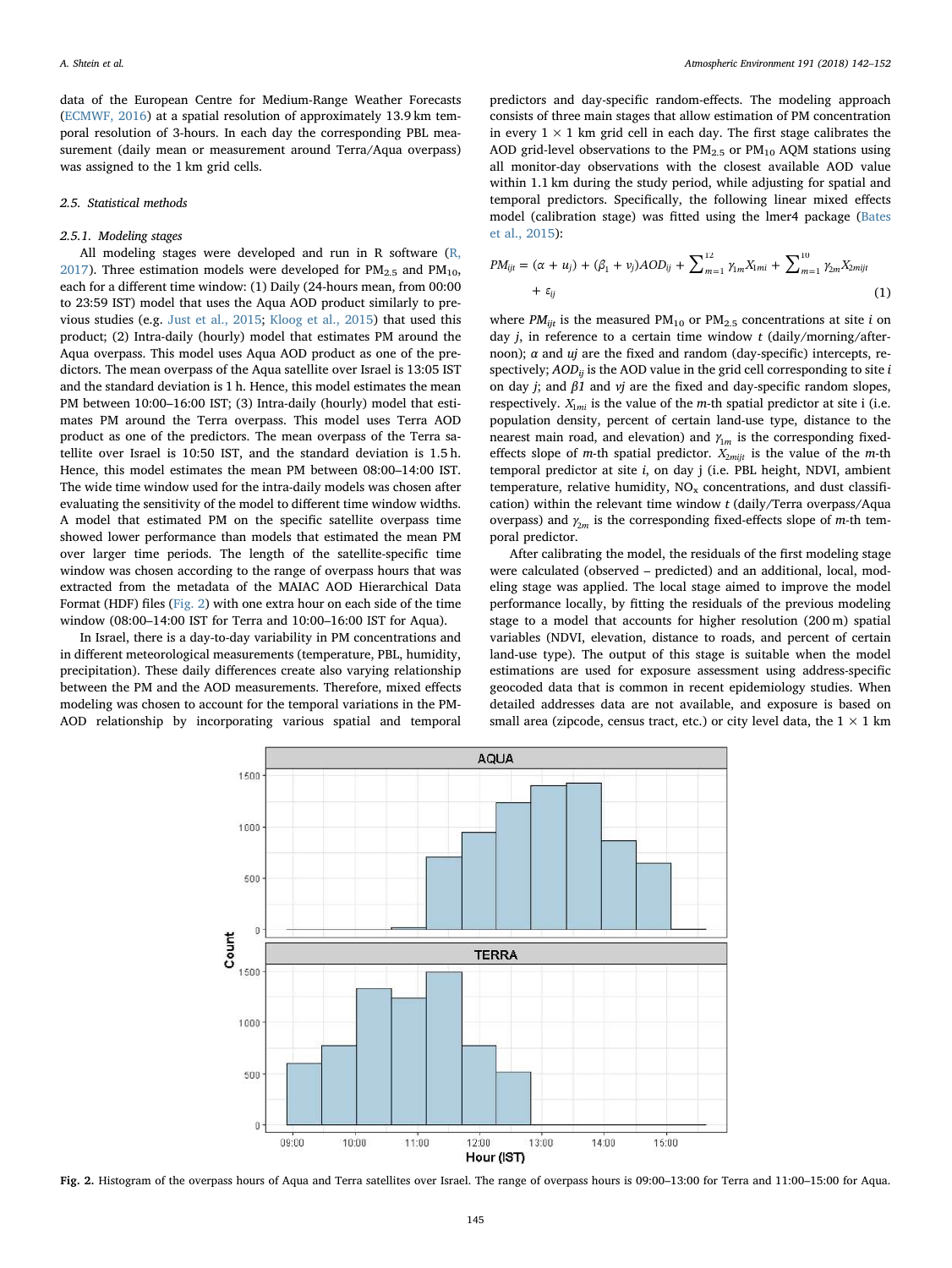#### <span id="page-4-0"></span>Table 1

Summary statistics of PM<sub>10</sub> and PM<sub>2.5</sub> concentrations ( $\mu$ g/m<sup>3</sup>) measured in air quality monitoring stations, located in four major cities in Israel, for the period of 2005–2015. Abbreviations: n- Number of stations, D- Daily average, H\_A-Mean PM around the Aqua overpass, H\_T- Mean PM around the Terra overpass, IQR-inter quartile range.

| City       | Model | $PM_{10}$ |      |      | PM <sub>2.5</sub> |        |      |      |     |
|------------|-------|-----------|------|------|-------------------|--------|------|------|-----|
|            |       | Median    | Mean | Max. | <b>IOR</b>        | Median | Mean | Max. | IOR |
| Haifa      | D     | 32        | 44   | 2153 | 22                | 16     | 18   | 1166 | 22  |
| $(n = 10)$ | H A   | 34        | 49   | 2153 | 27                | 16     | 19   | 524  | 11  |
|            | НT    | 34        | 48   | 2313 | 27                | 16     | 19   | 870  | 11  |
| Tel-Aviv   | D     | 41        | 57   | 1759 | 25                | 20     | 23   | 372  | 25  |
| $(n = 4)$  | H A   | 39        | 58   | 2823 | 28                | 18     | 21   | 419  | 11  |
|            | НT    | 43        | 60   | 2760 | 30                | 20     | 23   | 542  | 12  |
| Jerusalem  | D     | 36        | 53   | 2937 | 25                | 15     | 20   | 846  | 25  |
| $(n = 1)$  | H A   | 39        | 57   | 4889 | 27                | 16     | 21   | 1347 | 9   |
|            | НT    | 35        | 52   | 6290 | 26                | 14     | 18   | 1855 | 9   |
| Beer-Sheva | D     | 38        | 56   | 3223 | 25                | 21     | 24   | 370  | 25  |
| $(n = 1)$  | $H_A$ | 39        | 63   | 2919 | 29                | 21     | 25   | 381  | 13  |
|            | HT    | 38        | 56   | 2950 | 27                | 21     | 24   | 296  | 12  |

PM estimations are used without applying this stage.

The highly-resolved spatial predictors around each monitoring station were regressed against the residuals of the cross-validated stage 1 model using the support vector regression (SVR) methodology applied by the e1071 package ([Meyer et al., 2017](#page-10-16)).

$$
ResidPM_{ij} = \sum_{m=1}^{8} \alpha_m K(X_{mij}, x) + \varepsilon_{ij}
$$
\n(2)

where ResidPM<sub>ij</sub> is the residual of PM<sub>2.5</sub> or PM<sub>10</sub> concentration in site i and day *j* from the cross-validated phase 1 calibrated model;  $X_{mi}$  is the  $m$ -th spatial predictor around monitoring station  $i$  on day  $j$ ;  $K$  is a kernel function which captures nonlinearities and interactions among the predictors of ResidPM<sub>ii</sub> and its parameters are chosen using 10-fold cross validation (CV).

The second stage PM estimation can be applied in locations where AOD retrievals exist using the calibration stage model coefficients. This stage resulted in PM estimation for all day-grid cell combinations with available satellite based AOD.

The third stage modeling phase estimates the PM concentrations in locations where there are no satellite based AOD observations. This stage is implemented by modeling the relationships between the estimated PM from stage 2 and the PM value from an inverse distance weighting (IDW) interpolation of PM observations from AQM stations each day, accounting for possible variability of the relationships in space, using the mixed modeling approach:

$$
PredPM_{ij} = (\alpha + u_i) + (\beta_1 + v_i) * I_{PMij} + \varepsilon_{ij}
$$
\n(3)

where PredPMij is the predicted  $PM_{10}$  or  $PM_{2.5}$  concentrations at grid cell i on day j based on the calibrated stage 1 model (i.e. predicted PM in grid points for which AOD is available);  $I_{PMii}$  is the PM derived from the IDW interpolation surface for site i on day j;  $\alpha$  and  $u_i$  are the fixed and grid-cell specific random intercepts, respectively; and  $\beta_1$  and  $v_i$  are the fixed and random slopes, respectively.

# 2.5.2. Model performance

Model performance was assessed using the ten-fold out-of-sample CV technique. The data were randomly divided into 90% training and 10% test datasets ten times. Each time, the model was trained based on 90% of the data, and a prediction of PM was made for the 10% out of sample data. To test the results for bias, the measured PM values were regressed in each site and day against the corresponding predicted values from the 90% sample. The CV technique was used to avoid model over-fitting, and for selecting the best combination of predictors

for the model. The fixed effects in the calibration stage of the model were selected by backward selection using the fitLMER.fnc from the LMER Convenience Functions package ([Tremblay and Ransijn, 2015\)](#page-10-17) that used Akaike Information Criterion (AIC) estimator. The following model performance measures were calculated based on the CV results:

- Coefficient of determination  $(R^2)$  the observed and predicted PM values were regressed, and the percent of explained variance was computed.
- ⁃ Root mean standard error (RMSE) the square root of the mean quadratic differences between observed and predicted PM values. It is a summary measure of the prediction error, and it is on the same scale as the measured observation (PM,  $\mu$ g/m<sup>3</sup>).
- ⁃ Slope the coefficient from the linear regression between PM observed and PM predicted.
- Temporal  $R^2$  the whole study period predicted and observed averages were subtracted from the daily observed and the predicted series of PM concentrations. The daily observed and predicted PM deviations (i.e. the residuals after subtraction of the mean) were regressed against each other, and the  $R^2$  coefficient was computed. This measure represents the contribution of the temporal variation to the total variance of the daily PM model predictions across all monitoring stations and days.
- $\bullet$  Spatial  $\mathbb{R}^2$  the daily average observed and predicted PM concentrations were averaged in each grid cell over the entire study period (2005–2015). The study-period average observed and predicted PM values in each grid cell were regressed against each other, and the  $R<sup>2</sup>$  coefficient was computed. This measure represents the contribution of the spatial variation to the total variance of the daily PM model predictions over the whole study period, as commonly reported for LUR models.

# 3. Results

The descriptive statistical measures of the mean daily and hourly  $PM_{10}$  and  $PM_{2.5}$  concentrations as observed by AQM stations that are located in four major cities of Israel are presented in [Table 1.](#page-4-0) The mean daily and the hourly values measurements for the study period (2005–2015) ranged between 44 and 63  $\mu$ g/m<sup>3</sup> for PM<sub>10</sub> and 18–25  $\mu$ g/  $m<sup>3</sup>$  for PM<sub>2.5</sub>. The mean and median PM<sub>10</sub> concentrations during the Aqua and Terra overpass times were higher by  $1-7 \mu g/m^3$  than the daily mean and median. The differences in mean and median  $PM_{2.5}$  concentrations between the three time windows studied in this work ranged between 1 and 3  $\mu$ g/m<sup>3</sup>, with the highest average concentrations usually measured during the Aqua (H\_A) and Terra (H\_T) daytime overpass.

The CV performance measures of the daily and intra-daily  $PM_{2.5}$  and  $PM_{10}$  stage 1 models for all the period (2005–2015) are summarized in

### <span id="page-4-1"></span>Table 2

Cross-validated performance measures of the daily and intra-daily  $PM_{2.5}$  and PM<sub>10</sub> stage 1 models (including the local stage).

|                         | $PM_{10}$       |                  |                   | PM <sub>25</sub> |                  |                   |  |
|-------------------------|-----------------|------------------|-------------------|------------------|------------------|-------------------|--|
|                         | Daily<br>(Aqua) | Hourly<br>(Aqua) | Hourly<br>(Terra) | Daily<br>(Aqua)  | Hourly<br>(Aqua) | Hourly<br>(Terra) |  |
| Overall $R^2$           | 0.92            | 0.90             | 0.91              | 0.87             | 0.82             | 0.84              |  |
| Overall<br><b>RMSE</b>  | 19.94           | 30.75            | 24.77             | 6.16             | 8.88             | 9.51              |  |
| Slope                   | 1.09            | 1.07             | 1.00              | 1.05             | 1.02             | 1.01              |  |
| Spatial $R^2$           | 0.95            | 0.84             | 0.97              | 0.95             | 0.94             | 0.79              |  |
| Spatial<br><b>RMSE</b>  | 2.99            | 12.02            | 1.72              | 0.85             | 0.74             | 1.65              |  |
| Temporal $R^2$          | 0.89            | 0.86             | 0.91              | 0.87             | 0.82             | 0.84              |  |
| Temporal<br><b>RMSE</b> | 19.88           | 35.29            | 24.72             | 6.14             | 8.86             | 9.46              |  |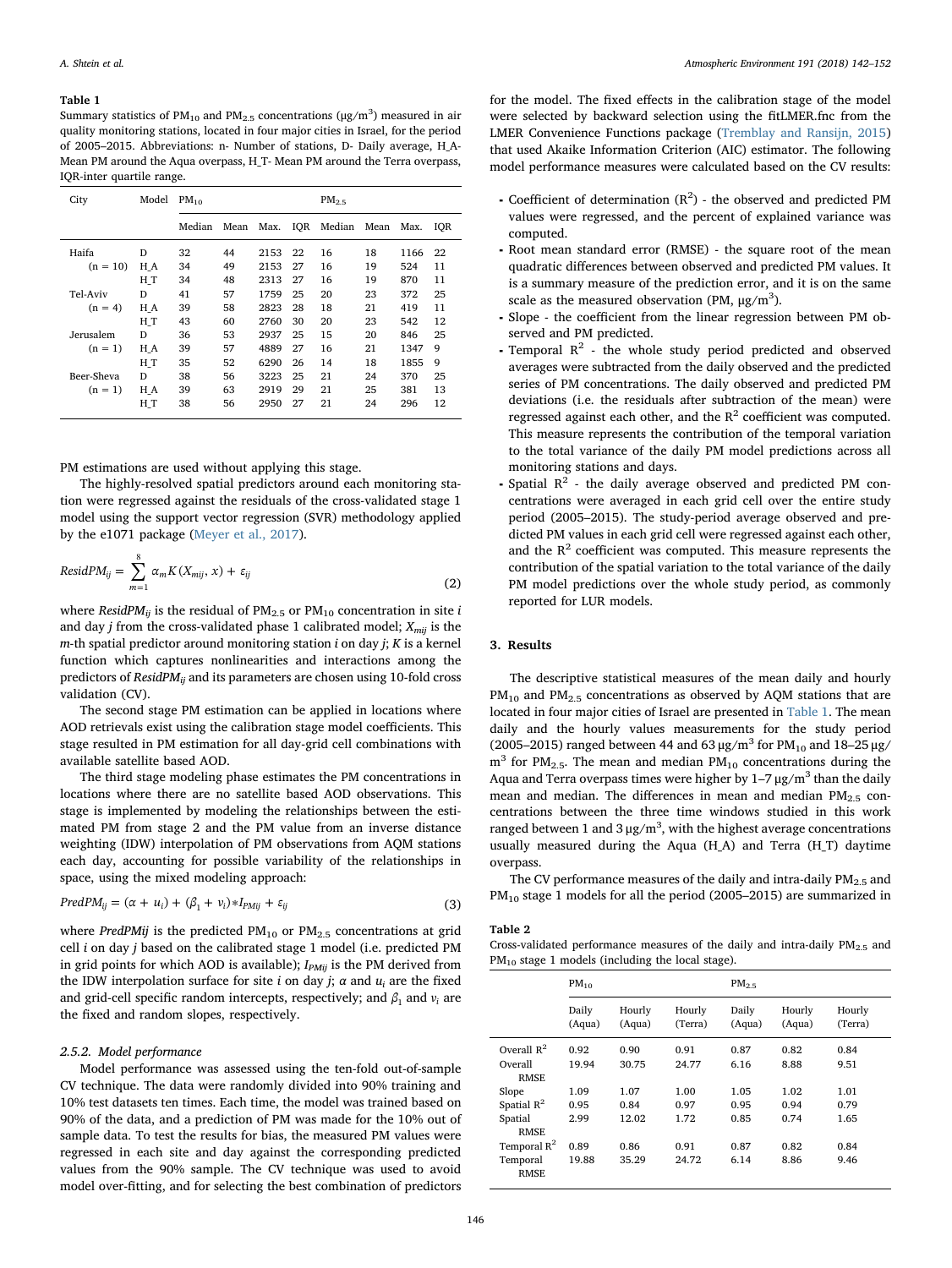<span id="page-5-0"></span>

Fig. 3. The mean residual of PM<sub>10</sub> and PM<sub>2.5</sub> predictions for each of the models in dust days and non-dust days. The mean residual was calculated as the mean of the absolute difference between the observed PM values from the air quality monitoring station and the model predicted PM values at the closet grid point.

<span id="page-5-1"></span>

Fig. 4. Comparison of the mean daily and intra-daily observed and predicted values of particulate matter (PM) in four large cities in Israel located in different geographical areas. The mean observed values were calculated from one ground monitor in each city, while the predicted values were extracted from the closest grid cell of the model.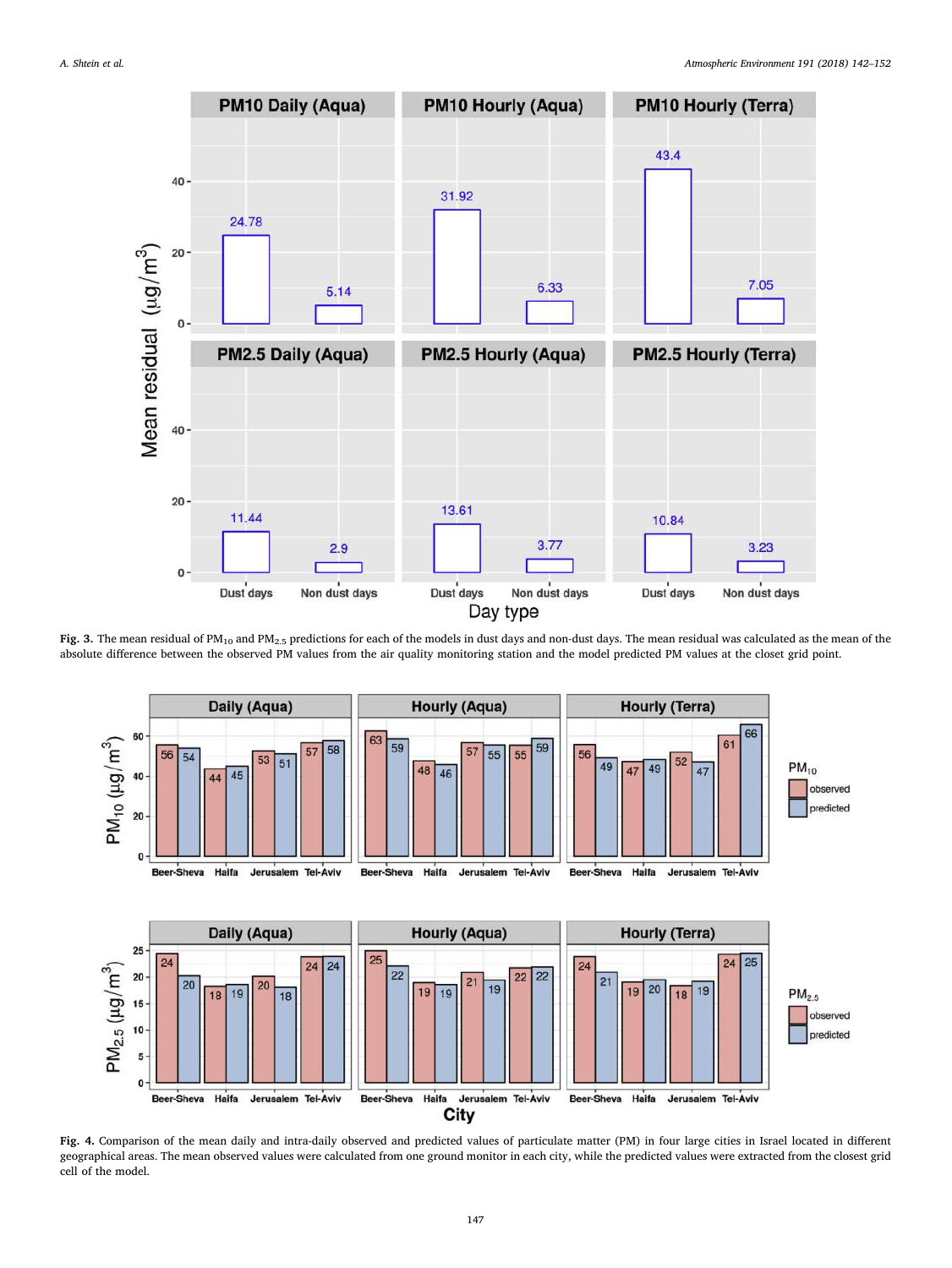[Table 2](#page-4-1). All models showed good performance after applying the local stage with CV R<sup>2</sup> higher than 0.82 and 0.90 for the PM<sub>2.5</sub> and the PM<sub>10</sub> models, respectively. Before applying the local stage the overall  $R^2$ ranged between 0.79 and 0.88 for the  $PM_{10}$  models and 0.73–0.79 for the PM<sub>2.5</sub> models. The overall and the temporal  $R^2$  and RMSE measures showed slightly better performance (higher  $R^2$  and lower RMSE) for the daily models in comparison to the hourly models. However, hourly models showed slope closer to 1.00, indicating on a smaller bias. The CV overall  $R^2$  and RMSE results for each year separately are detailed in the electronic Supplementary Material in Table A.1. The residuals of the model were calculated for non-dust (days in which dust events were not detected in any station) and dust days, separately, as the absolute difference between observed and predicted values. The mean residuals for non-dust and dust days are presented in [Fig. 3](#page-5-0) revealing that the mean residuals were up to 6 times higher in days with dust events than in non-dust days for both  $PM_{10}$  and for  $PM_{2.5}$ . Moreover, the highest mean

<span id="page-6-0"></span>

Fig. 5. The coefficients of the different spatial and temporal predictors (fixed effects). Note that the predictors were standardized and the absolute value of their coefficients was shown in this figure, therefore there is no practical interpretation to these coefficients. The values in this figure represent the relative influence of a certain fixed effect predictor in each model.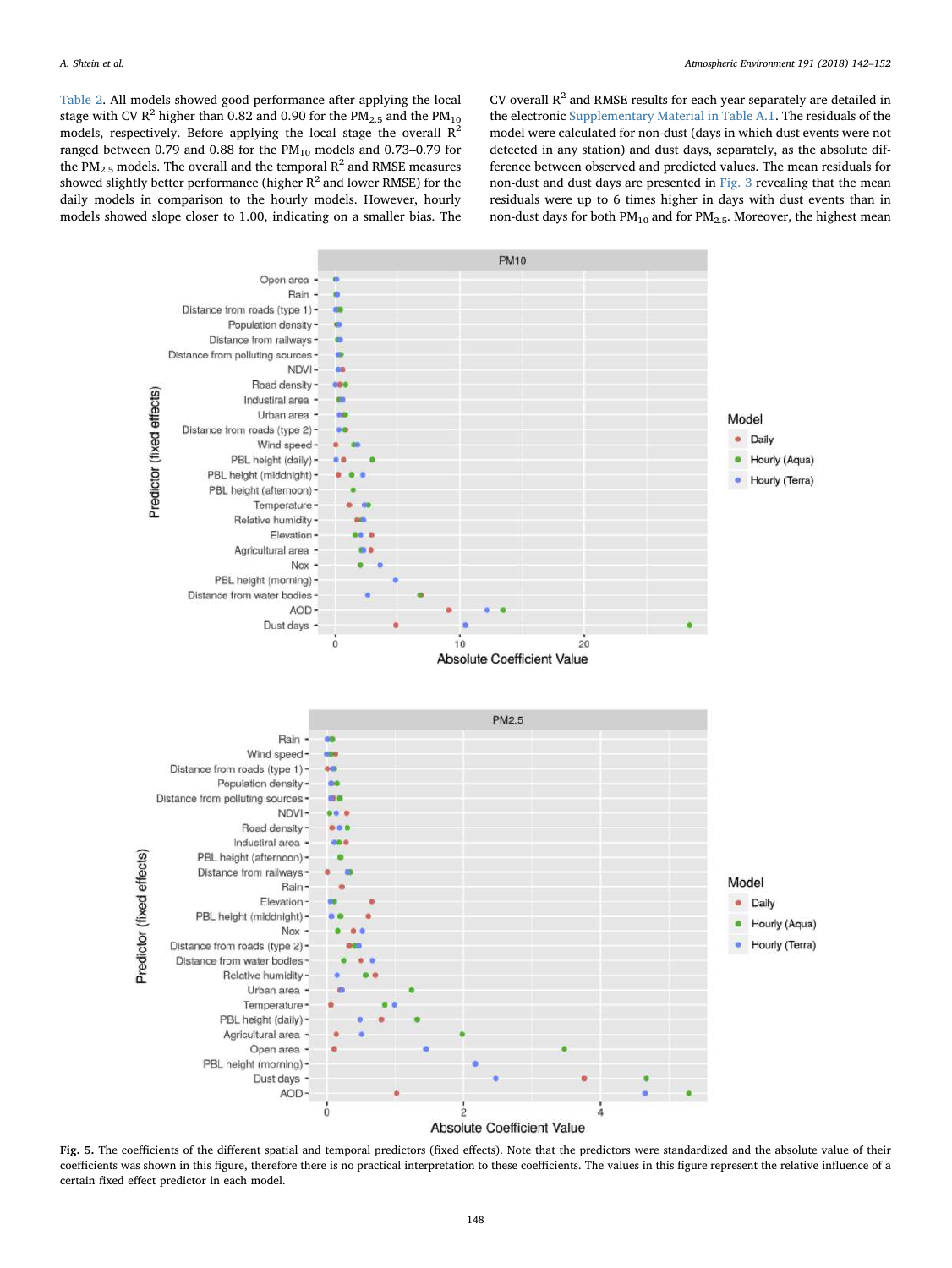residuals were observed in the hourly models.

The mean observed and predicted daily and intra-daily  $PM<sub>2.5</sub>$  and PM<sub>10</sub> concentrations in four large Israeli cities are presented in [Fig. 4](#page-5-1). These populated locations are examples for locations that might be of interest for epidemiological studies. The highest mean  $PM_{2.5}$  and  $PM_{10}$ values were observed in Beer-Sheva and Tel-Aviv. The daily and hourly mean values for these two cities were close to  $25 \mu g/m^3$  for  $PM_{2.5}$  and above 55  $\mu$ g/m<sup>3</sup> for PM<sub>10</sub>, which are higher than the guideline level defined by the World Health Organization (WHO) and the Israeli MOEP. Haifa showed the lowest mean PM<sub>2.5</sub> (18–19  $\mu$ g/m $^3$ ) and PM<sub>10</sub> concentrations (44–48  $\mu$ g/m<sup>3</sup>). The measured and predicted PM<sub>2.5</sub> concentrations showed differences that ranged from  $1-4 \mu$ g/m<sup>3</sup> between the mean daily and the mean satellite overpass values, and in most cases slightly higher values were observed during the overpass of Terra or Aqua.  $PM_{10}$  concentrations were higher in the overpass time of the Aqua satellite in all the cities except for Tel-Aviv, which showed higher values during the overpass of the Terra satellite. The hybrid model showed similar mean values in most cases (Tel-Aviv, Haifa, and Jerusalem), with  $1-2 \mu g/m^3$  deviation from the measured values for PM<sub>2.5</sub> and  $1-5 \mu g/m^3$  for PM<sub>10</sub>. The highest deviation of the model from the measured mean values was found in the Beer-Sheva, where a difference of 3–4  $\mu$ g/m<sup>3</sup> for the PM<sub>2.5</sub> model and 2–7  $\mu$ g/m<sup>3</sup> for PM<sub>10</sub> model were obtained.

[Fig. 5](#page-6-0) shows the absolute coefficient values of the standardized fixed effects from the first calibration stage (mixed effects model) that includes all spatial and temporal predictors. All the fixed effects of the

<span id="page-7-0"></span>

Fig. 6. Maps of the mean 2005–2015 non-dust PM<sub>10</sub> and PM<sub>2.5</sub> model results for the three time windows: Terra overpass, Aqua overpass, and daily average (24 h mean).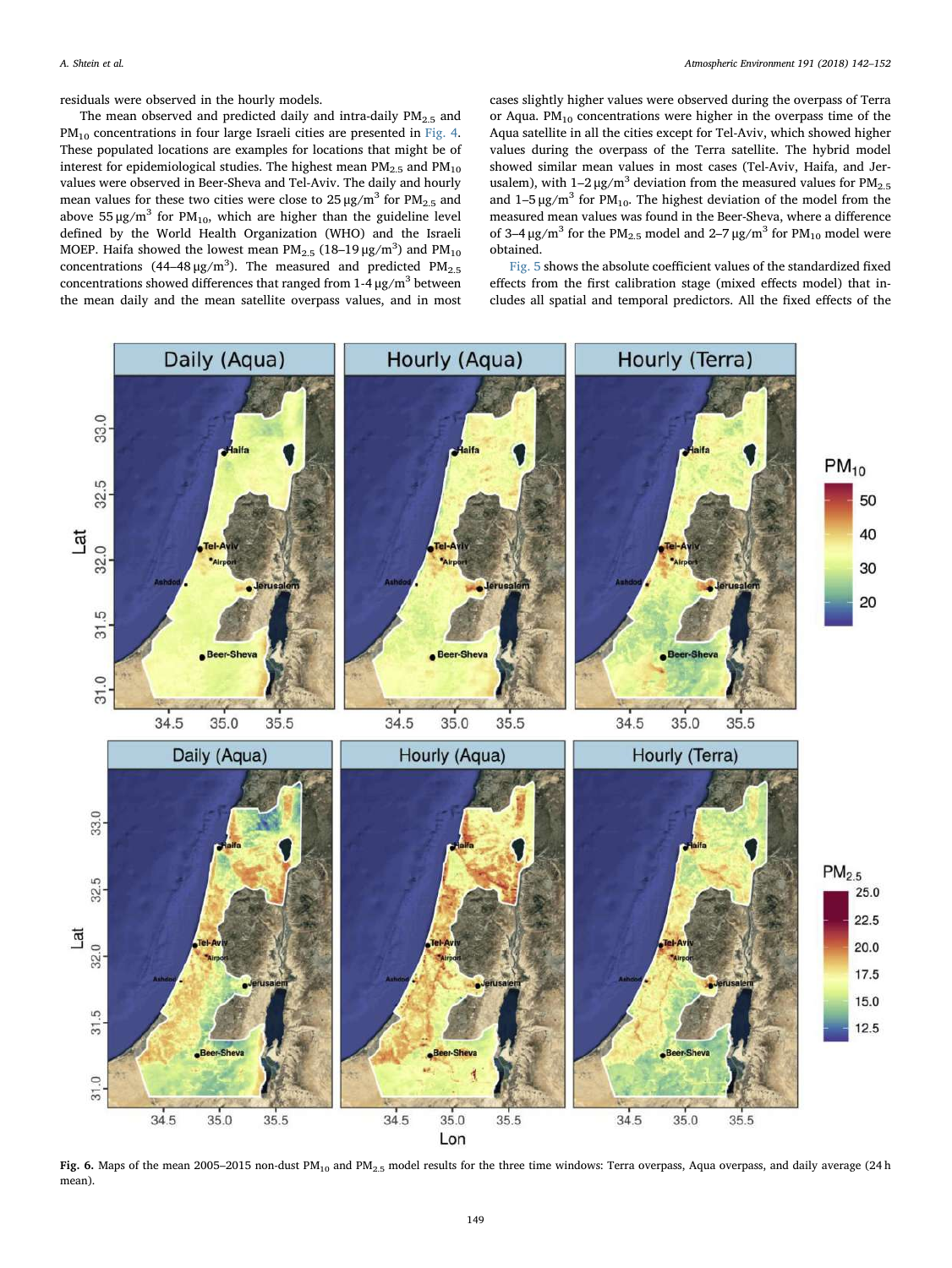## <span id="page-8-0"></span>Table 3

Summary statistics of the mean prediction of  $PM_{10}$  and  $PM_{2.5}$  during non-dust days in 2005–2015 for the three modeled time windows. Abbreviations: Sdstandard deviation, 1st Qr., 3st Qr.- the first (25%) and the third (75%) quartiles.

|         | $PM_{2.5}$ |        |         | $PM_{10}$ |        |         |  |  |
|---------|------------|--------|---------|-----------|--------|---------|--|--|
|         | Daily      | Hourly | Hourly  | Daily     | Hourly | Hourly  |  |  |
|         | (Aqua)     | (Aqua) | (Terra) | (Aqua)    | (Aqua) | (Terra) |  |  |
| Mean    | 16.62      | 17.50  | 16.27   | 33.13     | 34.1   | 31.97   |  |  |
| Sd      | 1.67       | 1.29   | 1.45    | 2.42      | 3.1    | 4.61    |  |  |
| Median  | 16.54      | 17.34  | 16.09   | 32.82     | 34.1   | 31.77   |  |  |
| Minimum | 11.14      | 12.19  | 12.91   | 24.22     | 13.6   | 15.69   |  |  |
| Maximum | 21.24      | 24.89  | 22.55   | 44.66     | 51.4   | 55.98   |  |  |
| 1st Or. | 15.29      | 16.40  | 15.03   | 31.64     | 32.1   | 28.74   |  |  |
| 3st Or. | 18.1       | 18.56  | 17.47   | 34.44     | 35.8   | 34.76   |  |  |

model were standardized by subtracting their mean and dividing by their standard deviation. In all models the AOD and dust day classification were the variables with the highest absolute coefficient among the fixed effects, meaning that their relative influence on the model was the highest. It is important to note that the relation between AOD and PM is captured also as a random effect (day-specific random effect) in the model therefore this figure presents the relative influence of the fixed AOD effect.

Mean  $PM_{2.5}$  and  $PM_{10}$  values in non-dust days over the whole study period for the three models' time windows are presented in [Fig. 6.](#page-7-0) The spatial pattern of the mean non-dust  $PM_{2.5}$  and  $PM_{10}$  over the study period (2005–2015) enables identification of more polluted areas during these days. Dust days were excluded from this analysis since the variability during dust events represents the transboundary-scale phenomena rather than the local spatial scale [\(Yuval et al., 2015\)](#page-10-10). Moreover, for regulation purposes, the non-dust days PM concentrations are more relevant, as they reflect emissions from local sources (such as vehicles and industry) that might be reduced by regulations. The highest non-dust  $PM<sub>2.5</sub>$  values in Israel are found in the more populated and industrial areas. Some examples of such locations are the area around the Ben-Gurion international airport and industrial areas in Tel-Aviv, Haifa, Ashdod, and in some industrial locations in the Negev with mean 2005–2015 values that exceed  $19 \mu g/m^3$ . The spatial patterns of the non-dust daily and hourly model results are generally similar, yet some differences are observed in the hourly  $PM_{2.5}$  models ([Fig. 6](#page-7-0)). During these time windows higher concentrations are evident around railways and in specific locations (for example in the Tel-Aviv area and around Ashdod and in some industrial locations). The spatial mean PM<sub>10</sub> pattern shows that the highest concentrations during non-dust days are expected in and around Tel-Aviv and Jerusalem. During the Terra overpass, two other locations are prominent [\(Fig. 6](#page-7-0), Hourly (Terra)): Ashdod and an industrial area south of Beer-Sheva. The descriptive statistics of the predicted mean  $\text{PM}_{10}$  and  $\text{PM}_{2.5}$  for the period of 2005–2015 are presented in [Table 3](#page-8-0). The highest mean and median values are predicted during the Aqua overpass.

# 4. Discussion

PM<sub>2.5</sub> and PM<sub>10</sub> concentrations at a resolution of  $1 \times 1$  km across Israel were estimated for three different time windows in each day; during the overpass of Terra (mean PM between 8:00–14:00), during the overpass of Aqua (mean PM between 10:00–16:00), and over the whole day (24-hours mean). The current work extends previous work that applied the hybrid modeling approach in Israel and estimated  $PM_{2.5}$  and  $PM_{10}$  on a daily level [\(Kloog et al., 2015](#page-9-14)) using the MAIAC AOD product. Monitoring stations in four major Israeli cities showed that in most cases the highest  $PM_{10}$  and  $PM_{2.5}$  mean and median concentrations were observed during the overpass of Aqua or Terra,

compared to the daily average [\(Table 1\)](#page-4-0). The intra-daily PM estimations can be used in future epidemiology research for studying the association between these exposures and temporally resolved health outcomes which become recently more available in Israel (e.g. records from emergency rooms). Estimation of PM concentrations during different times of the day might express the diurnal variability in PM that can possibly have different sources, chemical composition, and size distribution. The temporally and spatially resolved exposure data will allow testing whether there is a different association between such health outcomes and exposure to PM concentrations in different time windows (daily and intra-daily).

Spatial maps of  $PM_{10}$  and  $PM_{2.5}$  estimates during non-dust time periods ([Fig. 6](#page-7-0)) show higher concentrations in populated areas, known to be characterized by increased anthropogenic pollutant emitting activities (transportation, industry). Mean  $PM_{10}$  and  $PM_{2.5}$  levels during non-dust days show different spatial patterns in the three modeled time windows. For example, the hourly  $PM_{2.5}$  models showed higher concentrations around railways and  $PM<sub>10</sub>$  concentrations showed higher values around specific industrial areas during the Terra overpass. These patterns might suggest that some sources may be more prominent during specific times of the day. This might help focusing efforts towards anthropogenic PM emission reduction at locations that showed higher mean concentrations.

The performance of the daily models were slightly better than that of the intra-daily models ([Table 2\)](#page-4-1), showing lower RMSE and higher  $R^2$ . This implies that estimating highly temporally resolved PM concentrations is challenging, and potentially other temporal predictors that currently are unavailable should be taken into account in future models for improved predictions. Four large cities that are located in different geo-climatic regions were chosen for local evaluation of model performance. A comparison of mean measured and predicted PM in these cities shows that the largest deviation of the model was found in the southern city of Beer-Sheva. The lower performance of the model in this area can be due to several reasons. First, there are only few AQM stations in the southern part of Israel. Hence, relatively small amount of PM data was available for model calibration (e.g. only one  $PM_{2.5}$ monitor operates in Beer-Sheva since 2011 and one  $PM_{10}$  monitor that operates since 2000). In comparison, the other cities used in this work (Tel-Aviv, Haifa, Jerusalem) have considerably more AQM stations ([Fig. 1](#page-1-0)) that have been operating for a longer period. Consequently, this spread of PM monitors and the availability of observations resulted in model calibration based on relationships between PM observations and model predictors from areas that have different geo-climatic conditions than Beer-Sheva. Moreover, the PM levels in Beer- Sheva are influenced from the occurrence of dust storms more than other cities in Israel ([Krasnov et al., 2016a\)](#page-9-36) due to its proximity to dust emission sources.

A limitation of our model is a worse estimation of PM concentrations during days with dust storms [\(Fig. 4\)](#page-5-1); probably due to insensitivity of the AOD to the very high aerosols loading in the atmosphere, and the fact that most of the days in the training dataset were non-dust days in which PM concentrations do not reach such high values. Dust events increase the concentration of coarser particles in the range of 2.5–10 μm ([Krasnov et al., 2015\)](#page-9-37). This might explain the higher  $PM_{10}$  residuals that are obtained during dust days in comparison to  $PM_{2.5}$ . During the last years Israel experienced several intensive dust storms that showed daily mean PM<sub>10</sub> concentrations of 2000–3000  $\mu$ g/m<sup>3</sup> in several monitors during storms in 2006, 2007, 2010, and 2012, and even above 3000 μg/m<sup>3</sup> daily PM<sub>10</sub> during the September 2015 dust storm. The frequency of dust storms in this area is increasing in the last decade ([Krasnov et al., 2016a\)](#page-9-36), and associations between these extreme events and different health outcomes were documented ([Vodonos et al., 2016](#page-10-18), [2014\)](#page-10-19). Future work may overcome on the current limitation by either adding a dust storm classification predictor that refers to the severity of the dust storm, or fitting a separate model for days affected by dust storms.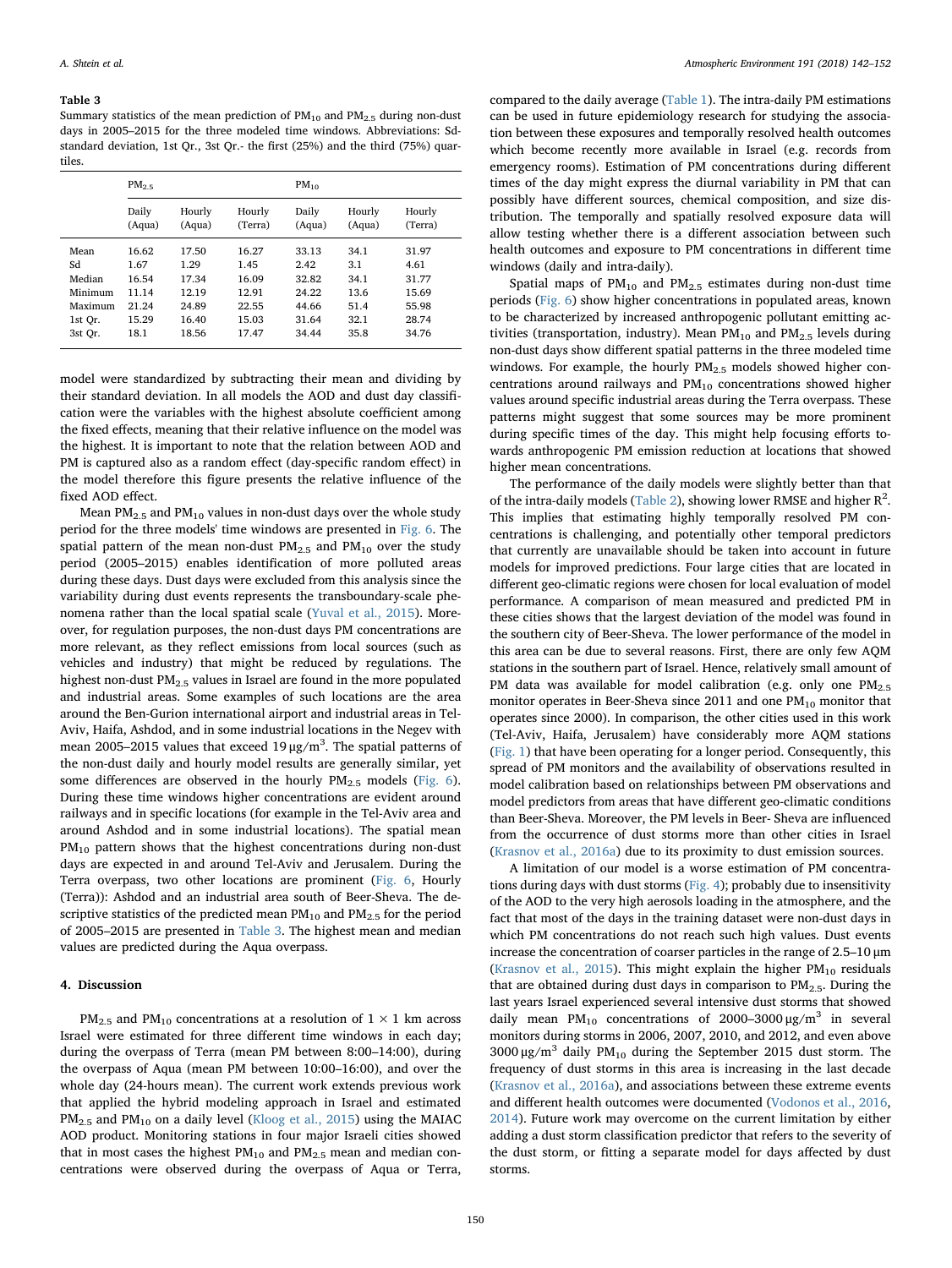#### 5. Conclusions

Estimation of  $PM_{10}$  and  $PM_{2.5}$  in Israel on a daily and intra-daily temporal resolution around the overpass of the two satellite platforms of the MODIS sensor (Terra and Aqua) showed different spatial pattern of the mean PM for non-dust period (days not affected by dust storms). During the overpass times of Terra and Aqua some areas in Israel showed higher PM concentrations relative to the mean daily spatial pattern. These estimations can be used for regulatory purposes and help focusing pollution reduction efforts to specific areas that were spotted as suffering from increased levels using the model. Israel is a complex domain for PM modeling due to its various geo-climatic conditions and natural and anthropogenic sources of PM. Nonetheless, the hybrid model performed well showing overall  $R^2$  that ranged between 0.82 and 0.92. The lower performance of the intra-daily models in comparison to the daily average models indicates a bigger challenge to estimate PM concentrations in fine temporal resolution. The model showed higher residuals in days that experienced dust storms, and usually underestimated PM levels during such days.

#### Declarations of interest

None.

# Acknowledgments

This work was supported by a research grant [grant number: 3- 13142] from of the Ministry of Science and Technology. The author would like to thank the Ministry of Science and Technology, Israel for the supporting the research and A.S with a PhD scholarship. The authors would also like to thank the Technion Center of Excellence in Exposure Science and Environmental Health (TCEEH) for maintaining and providing the air pollution and meteorological database.

# Appendix A. Supplementary data

Supplementary data related to this article can be found at [https://](https://doi.org/10.1016/j.atmosenv.2018.08.002) [doi.org/10.1016/j.atmosenv.2018.08.002.](https://doi.org/10.1016/j.atmosenv.2018.08.002)

#### References

- <span id="page-9-27"></span>Arvani, B., Pierce, R.B., Lyapustin, A.I., Wang, Y., Ghermandi, G., Teggi, S., 2016. Seasonal monitoring and estimation of regional aerosol distribution over Po valley, northern Italy, using a high-resolution MAIAC product. Atmos. Environ. 141, 106–121. <https://doi.org/10.1016/j.atmosenv.2016.06.037>.
- <span id="page-9-31"></span>ASTER, 2014. ASTER Global Digital Elevation Map. [https://asterweb.jpl.nasa.gov/gdem.](https://asterweb.jpl.nasa.gov/gdem.asp) [asp.](https://asterweb.jpl.nasa.gov/gdem.asp)
- <span id="page-9-35"></span>Bates, D., Mächler, M., Bolker, B., Walker, S., 2015. Fitting linear mixed-effects models using lme4. J. Stat. Software 67, 51. [https://doi.org/10.18637/jss.v067.i01.](https://doi.org/10.18637/jss.v067.i01)
- <span id="page-9-6"></span>Bell, M.L., Ebisu, K., Belanger, K., 2007. Ambient air pollution and low birth weight in Connecticut and Massachusetts. Environ. Health Perspect. 115, 1118–1124. [https://](https://doi.org/10.1289/ehp.9759) [doi.org/10.1289/ehp.9759.](https://doi.org/10.1289/ehp.9759)
- <span id="page-9-11"></span>Chudnovsky, A.A., Koutrakis, P., Kloog, I., Melly, S., Nordio, F., Lyapustin, A., Wang, Y., Schwartz, J., 2014. Fine particulate matter predictions using high resolution Aerosol Optical Depth ( AOD ) retrievals. Atmos. Environ. 89, 189–198. [https://doi.org/10.](https://doi.org/10.1016/j.atmosenv.2014.02.019) [1016/j.atmosenv.2014.02.019](https://doi.org/10.1016/j.atmosenv.2014.02.019).
- <span id="page-9-4"></span>D'Ippoliti, D., Forastiere, F., Ancona, C., Agabiti, N., Fusco, D., Carlo, A.P., 2003. Air pollution and myocardial infarction in Rome analysis a case-crossover. Epidemiology 14, 528–535. <https://doi.org/10.1097/01.ede.0000082046.22919.72>.
- <span id="page-9-12"></span>de Hoogh, K., Stafoggia, M., Künzli, N., Kloog, I., 2018. Modelling daily PM 2.5 concentrations at high spatio-temporal resolution across Switzerland. Environ. Pollut. 233, 1147–1154. <https://doi.org/10.1016/j.envpol.2017.10.025>.
- <span id="page-9-19"></span>Derimian, Y., Karnieli, A., Kaufman, Y.J., Andreae, M.O., Andreae, T.W., Dubovik, O., Maenhaut, W., Koren, I., Holben, B.N., 2006. Dust and pollution aerosols over the Negev desert, Israel: properties, transport, and radiative effect. J. Geophys. Res. Atmos. 111, 1–14. <https://doi.org/10.1029/2005JD006549>.
- <span id="page-9-0"></span>[Dominici, F., Peng, R.D., Bell, M.L., Mcdermott, A., Zeger, S.L., Samet, J.M., 2006. Fine](http://refhub.elsevier.com/S1352-2310(18)30519-3/sref9) [particulate air pollution and hospital admission for cardiovascular and respiratory](http://refhub.elsevier.com/S1352-2310(18)30519-3/sref9) [diseases. JAMA 295, 1127](http://refhub.elsevier.com/S1352-2310(18)30519-3/sref9)–1134.

<span id="page-9-34"></span><span id="page-9-26"></span>ECMWF, 2016. Modeled Planetary Boundary Layer Data. [http://apps.ecmwf.int/](http://apps.ecmwf.int/datasets/data/interim-full-daily/levtype=sfc/) [datasets/data/interim-full-daily/levtype=sfc/,](http://apps.ecmwf.int/datasets/data/interim-full-daily/levtype=sfc/) Accessed date: 5 January 2016. [EPA, 2017. Quality Assurance Handbook for Air Pollution Measurement Systems-volume](http://refhub.elsevier.com/S1352-2310(18)30519-3/sref11) [II: Ambient Air Quality Monitoring Program.](http://refhub.elsevier.com/S1352-2310(18)30519-3/sref11)

<span id="page-9-29"></span>[ESRI, 2018. ArcGIS Desktop: Release 10.3. Redlands, CA, USA](http://refhub.elsevier.com/S1352-2310(18)30519-3/sref12).

- <span id="page-9-24"></span>Falkovich, A.H., 2004. Adsorption of organic compounds pertinent to urban environments onto mineral dust particles. J. Geophys. Res. 109, D02208. [https://doi.org/10.1029/](https://doi.org/10.1029/2003JD003919) [2003JD003919.](https://doi.org/10.1029/2003JD003919)
- <span id="page-9-17"></span>Freiman, M.T., Hirshel, N., Broday, D.M., 2006. Urban-scale variability of ambient particulate matter attributes. Atmos. Environ. 40, 5670–5684. [https://doi.org/10.1016/](https://doi.org/10.1016/j.atmosenv.2006.04.060) [j.atmosenv.2006.04.060.](https://doi.org/10.1016/j.atmosenv.2006.04.060)
- <span id="page-9-21"></span>Ganor, E., Stupp, A., Alpert, P., 2009. A method to determine the effect of mineral dust aerosols on air quality. Atmos. Environ. 43, 5463–5468. [https://doi.org/10.1016/j.](https://doi.org/10.1016/j.atmosenv.2009.07.028) [atmosenv.2009.07.028](https://doi.org/10.1016/j.atmosenv.2009.07.028).
- <span id="page-9-32"></span>GISrael, 2012. GISrael Database of MAPA. [http://www.gisrael.co.il/eng,](http://www.gisrael.co.il/eng) Accessed date: 1 January 2012.
- <span id="page-9-10"></span>[Gupta, P., Christopher, S.A., 2008. Seven year particulate matter air quality assessment](http://refhub.elsevier.com/S1352-2310(18)30519-3/sref17) [from surface and satellite measurements. Atmos. Chem. Phys. 8, 3311](http://refhub.elsevier.com/S1352-2310(18)30519-3/sref17)–3324.
- <span id="page-9-5"></span>Hartog, J.J. De, Lanki, T., Timonen, K.L., Hoek, G., Janssen, N.A.H., Ibald-mulli, A., Peters, A., Heinrich, J., Tarkiainen, T.H., Grieken, R. Van, Brunekreef, B., Pekkanen, J., 2009. Associations between PM 2.5 and heart rate variability are modified by particle composition and beta-blocker use in patients with coronary heart disease. Environ. Health Perspect. 117, 105–111. <https://doi.org/10.1289/ehp.11062>.
- <span id="page-9-13"></span>Hu, X., Waller, L.A., Lyapustin, A., Wang, Y., Al-Hamdan, M.Z., Crosson, W.L., Estes, M.G., Estes, S.M., Quattrochi, D.A., Puttaswamy, S.J., Liu, Y., 2014. Estimating ground-level PM2.5 concentrations in the Southeastern United States using MAIAC AOD retrievals and a two-stage model. Remote Sens. Environ. 140, 220–232. [https://](https://doi.org/10.1016/j.rse.2013.08.032) [doi.org/10.1016/j.rse.2013.08.032.](https://doi.org/10.1016/j.rse.2013.08.032)
- <span id="page-9-30"></span>ICBS, 2016. Central Bureau of Statistics. [http://www.cbs.gov.il/reader/?MIval=cw\\_usr\\_](http://www.cbs.gov.il/reader/?MIval=cw_usr_view_Folder&ID=141) view Folder&ID=141.
- <span id="page-9-8"></span>Jerrett, M., Arain, A., Kanaroglou, P., Beckerman, B., Potoglou, D., Sahsuvaroglu, T., Morrison, J., Giovis, C., 2005. A review and evaluation of intraurban air pollution exposure models. J. Expo. Anal. Environ. Epidemiol. 15, 185–204. [https://doi.org/](https://doi.org/10.1038/sj.jea.7500388) [10.1038/sj.jea.7500388](https://doi.org/10.1038/sj.jea.7500388).
- <span id="page-9-28"></span>Just, A.C., Wright, R.O., Schwartz, J., Coull, B.A., Baccarelli, A., Tellez-rojo, M.M., Moody, E., Wang, Y., Lyapustin, A., Kloog, I., 2015. Using High-resolution Satellite Aerosol Optical Depth to Estimate Daily PM2.5 Geographical Distribution in Mexico City. [https://doi.org/10.1021/acs.est.5b00859.](https://doi.org/10.1021/acs.est.5b00859)
- <span id="page-9-20"></span>Karnieli, A., Derimian, Y., Indoitu, R., Panov, N., Levy, R.C., Remer, L.A., Maenhaut, W., Holben, B.N., 2009. Temporal trend in anthropogenic sulfur aerosol transport from central and eastern Europe to Israel. J. Geophys. Res. Atmos. 114. [https://doi.org/10.](https://doi.org/10.1029/2009JD011870) [1029/2009JD011870](https://doi.org/10.1029/2009JD011870).
- <span id="page-9-22"></span>Katra, I., Arotsker, L., Krasnov, H., Zaritsky, A., Kushmaro, A., Ben-Dov, E., 2014. Richness and diversity in dust stormborne biomes at the southeast mediterranean. Sci. Rep. 4, 19–24. [https://doi.org/10.1038/srep05265.](https://doi.org/10.1038/srep05265)
- <span id="page-9-23"></span>Katra, I., Elperin, T., Fominykh, A., Krasovitov, B., Yizhaq, H., 2016. Modeling of particulate matter transport in atmospheric boundary layer following dust emission from source areas. Aeolian Res 20, 147–156. [https://doi.org/10.1016/j.aeolia.2015.12.](https://doi.org/10.1016/j.aeolia.2015.12.004) [004](https://doi.org/10.1016/j.aeolia.2015.12.004).
- <span id="page-9-2"></span>Kloog, I., Coull, B.A., Zanobetti, A., Koutrakis, P., Schwartz, J.D., 2012a. Acute and chronic effects of particles on hospital admissions in new-England. PLoS One 7, 2–9. <https://doi.org/10.1371/journal.pone.0034664>.
- <span id="page-9-7"></span>[Kloog, I., Melly, S.J., Ridgway, W.L., Coull, B.A., Schwartz, J., 2012b. Using new satellite](http://refhub.elsevier.com/S1352-2310(18)30519-3/sref27) [based exposure methods to study the association between pregnancy pm 2.5 ex](http://refhub.elsevier.com/S1352-2310(18)30519-3/sref27)[posure, premature birth and birth weight in Massachusetts. Environ. Health 11, 1](http://refhub.elsevier.com/S1352-2310(18)30519-3/sref27)–8.
- <span id="page-9-1"></span>Kloog, I., Ridgway, B., Koutrakis, P., Coull, B.A., Schwartz, J.D., Program, R., 2013. Longand short-term exposure to PM2.5 and mortality: using novel exposure models. Epidemiology 24, 555–561. <https://doi.org/10.1097/EDE.0b013e318294beaa>.
- <span id="page-9-14"></span>Kloog, I., Sorek-hamer, M., Lyapustin, A., Coull, B., Wang, Y., Just, A.C., Schwartz, J., Broday, D.M., 2015. Estimating daily PM 2.5 and PM 10 across the complex geoclimate region of Israel using MAIAC satellite-based AOD data. Atmos. Environ. 122, 409–416. <https://doi.org/10.1016/j.atmosenv.2015.10.004>.
- <span id="page-9-16"></span>Kok, J.F., 2011. Does the size distribution of mineral dust aerosols depend on the wind speed at emission? Atmos. Chem. Phys. 11, 10149–10156. [https://doi.org/10.5194/](https://doi.org/10.5194/acp-11-10149-2011) [acp-11-10149-2011.](https://doi.org/10.5194/acp-11-10149-2011)
- <span id="page-9-36"></span>Krasnov, H., Katra, I., Friger, M., 2016a. Increase in dust storm related PM10concentrations: a time series analysis of 2001-2015. Environ. Pollut. 213, 36–42. <https://doi.org/10.1016/j.envpol.2015.10.021>.
- <span id="page-9-25"></span>Krasnov, H., Katra, I., Koutrakis, P., Friger, M.D., 2014. Contribution of dust storms to PM10 levels in an urban arid environment. J. Air Waste Manag. Assoc. 64, 89–94. [https://doi.org/10.1080/10962247.2013.841599.](https://doi.org/10.1080/10962247.2013.841599)
- <span id="page-9-37"></span>Krasnov, H., Katra, I., Novack, V., Vodonos, A., Friger, M.D., 2015. Increased indoor PM concentrations controlled by atmospheric dust events and urban factors. Build. Environ. 87, 169–176. <https://doi.org/10.1016/j.buildenv.2015.01.035>.
- <span id="page-9-18"></span>Krasnov, H., Kloog, I., Friger, M., Katra, I., 2016b. The spatio-temporal distribution of particulate matter during natural dust episodes at an urban scale. PLoS One 11, 5–9. <https://doi.org/10.1371/journal.pone.0160800>.
- <span id="page-9-3"></span>Kurt, S., Cohen, A., Samet, J.M., 2013. Air Pollution and Cancer. IARC scientific publications. International Agency for Research on Cancer, Lyon. [https://doi.org/10.](https://doi.org/10.1007/s13398-014-0173-7.2) [1007/s13398-014-0173-7.2.](https://doi.org/10.1007/s13398-014-0173-7.2)
- <span id="page-9-15"></span>Lee, M., Kloog, I., Chudnovsky, A., Lyapustin, A., Wang, Y., Melly, S., Coull, B., Koutrakis, P., Schwartz, J., 2015. Spatiotemporal prediction of fi ne particulate matter using high-resolution satellite images in the Southeastern US 2003 – 2011. J. Expo. Sci. Environ. Epidemiol. 1–8. [https://doi.org/10.1038/jes.2015.41.](https://doi.org/10.1038/jes.2015.41)
- <span id="page-9-33"></span>Levy, I., Levin, N., Yuval, Schwartz, J.D., Kark, J.D., 2015. Back-extrapolating a land use regression model for estimating past exposures to traffic-related air pollution. Environ. Sci. Technol. 49, 3603–3610. <https://doi.org/10.1021/es505707e>.
- <span id="page-9-9"></span>Li, S., Joseph, E., Min, Q., Yin, B., Sakai, R., Payne, M.K., 2017. Remote sensing of PM2.5 during cloudy & nighttime periods using ceilometer backscatter. Atmos. Meas. Tech. 10, 2093–2104. <https://doi.org/10.5194/amt-10-2093-2017>.